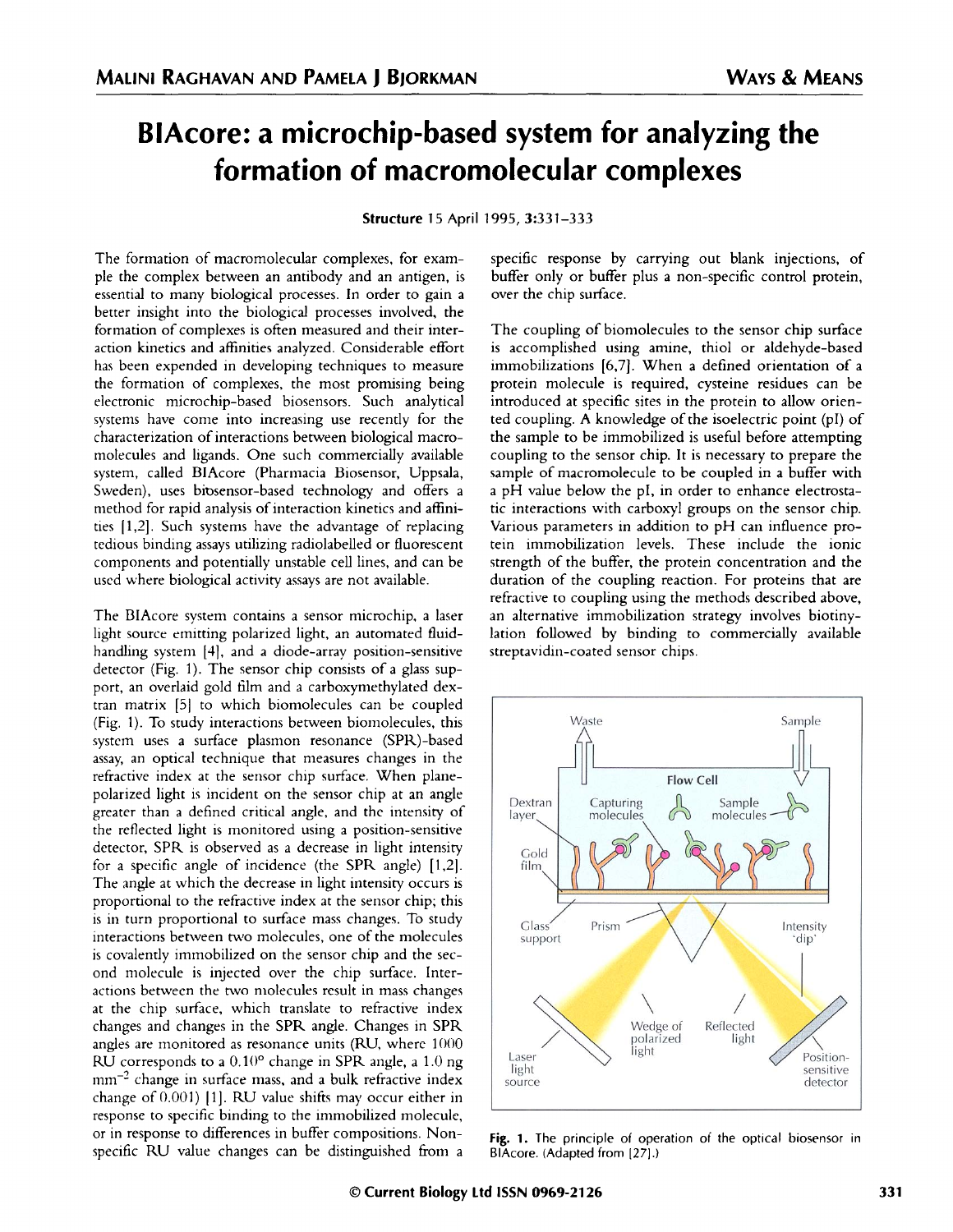**Fig. 2.** Representative sensorgram data showing the binding of IgG to the neonatal Fc receptor (FcRn) immobilized on a biosensor chip. The figure illustrates difference sensorgrams for identical injections onto flowcells of a sensor chip that either have FcRn coupled or have a 'blank' coupling (RUFcRn **flowcell-RUblank flowcell),** in order to remove RU contributions due to buffer substances and salts in the injected samples. Two concentrations of IgG were injected during a sample pulse of about 6 min at a flow rate of 5 **<sup>1</sup> l**  $min^{-1}$ , corresponding to the association phase. Dissociation was subsequently monitored in buffer at pH 6.0 or at pH 7.5. At pH 7.5 the dissociation rate of the complex is very rapid, as visualized by the steep change in RU.

The data derived from the BlAcore system are in the form of sensorgrams, which are plots of RU *versus* time. Progress of association and dissociation events between molecules can thus be followed in real time. As an example, Fig. 2 shows representative sensorgrams derived for the binding of two concentrations of IgG to a soluble form of the neonatal constant framework of antibody Fc receptor (FcRn) [8], which was immobilized on a sensor chip. The data are shown as sensorgrams resulting from the difference in RU between identical injections onto the flow cells of a sensor chip, to which were coupled either FcRn or buffer. The end of the flow of sample through the cell (association phase) is at about 450 s. The complex dissociates in two steps: the first dissociation step is in a buffer of pH 6.0, and the second dissociation step, initiated at about 950 s, is in buffer of pH 7.5. This experiment illustrates the marked instability of the FcRn-IgG interaction at pH 7.5, a well-known feature of this receptor [9] that is important physiologically for the efficient unidirectional transport of IgG from the gut (pH 6.0-6.5) into the blood (pH 7.0-7.5). Visual inspection of the sensorgrams illustrates that the dissociation rate of the FcRn-IgG complex is significantly faster at pH 7.5 than at pH 6.0. Estimates of association and dissociation rate constants can be obtained from sensorgrams, using either linearized transformations of primary data [10] or non-linear curve-fitting methods [11]. Use of the recently developed BlAevaluation 2.0 software package enables rapid non-linear analysis of BlAcore-generated data using the Marquardt-Levenberg curve-fitting routine [12]. Affinity constants from experiments in which the interaction reaches equilibrium during the sample injection can also be determined by a method similar to Scatchard analysis (see BlAcore methods manual or [13]). Equilibrium analyses are especially useful when the association and/or dissociation kinetics are too rapid to be measured accurately, as for the dissociation rate of the FcRn-IgG complex at pH 7.5 (Fig. 2).

A look at the literature reveals diverse uses of BlAcorebiosensor technology, including identification of specific



protein-protein interactions in complex systems [14-17], mapping of binding sites [18-20], identification of ligands for receptors from crude cellular supernatants [21], and investigations of kinetic parameters for previously characterized interactions [22]. From the perspective of a structural biologist, the BIAcore system offers a convenient tool with which to dissect intermolecular interfaces using proteins engineered with site-directed mutations. Cunningham and Wells [23] have carried out a comprehensive analysis of the energetic importance of 31 residues buried at the interface between human growth hormone (hGH) and the extracellular region of its receptor (hGHbp), deduced from the crystal structure of the complex [24]. Each of the 31 side chains in hGH was changed to alanine and the kinetics and affinities of interaction with hGHbp were measured using BlAcore assays. The study revealed that as few as a quarter of the side chains, clustered near the center of the interface, accounted for most of the binding energy [23]. These results, and more recent studies with alanine mutants of hGHbp [25], suggest a differentiation between a structural epitope (those residues at the intermolecular interface determined from a structural analysis) and a functional epitope (those contact residues that provide the majority of the stabilization energy for the complex). The conclusion from the structural and functional analysis of the hGH-hGHbp complex was that only a small and complementary subset of the total contact residues was required for maintaining binding affinity [25]. Further studies with other systems should verify the generality of these conclusions, but the authors [25] suggest that these results may also be characteristic of other protein-protein interfaces.

Crystal structure characterization can reveal higher-order structures that may turn out to be either functionally important, or an artifact of crystallization conditions. Further experiments using BlAcore technology can be designed to test the relevance of such structures. We have tested the biological relevance of an Fc receptor dimer that was crystallographically observed [26], by designing a receptor whose ability to dimerize was impaired when